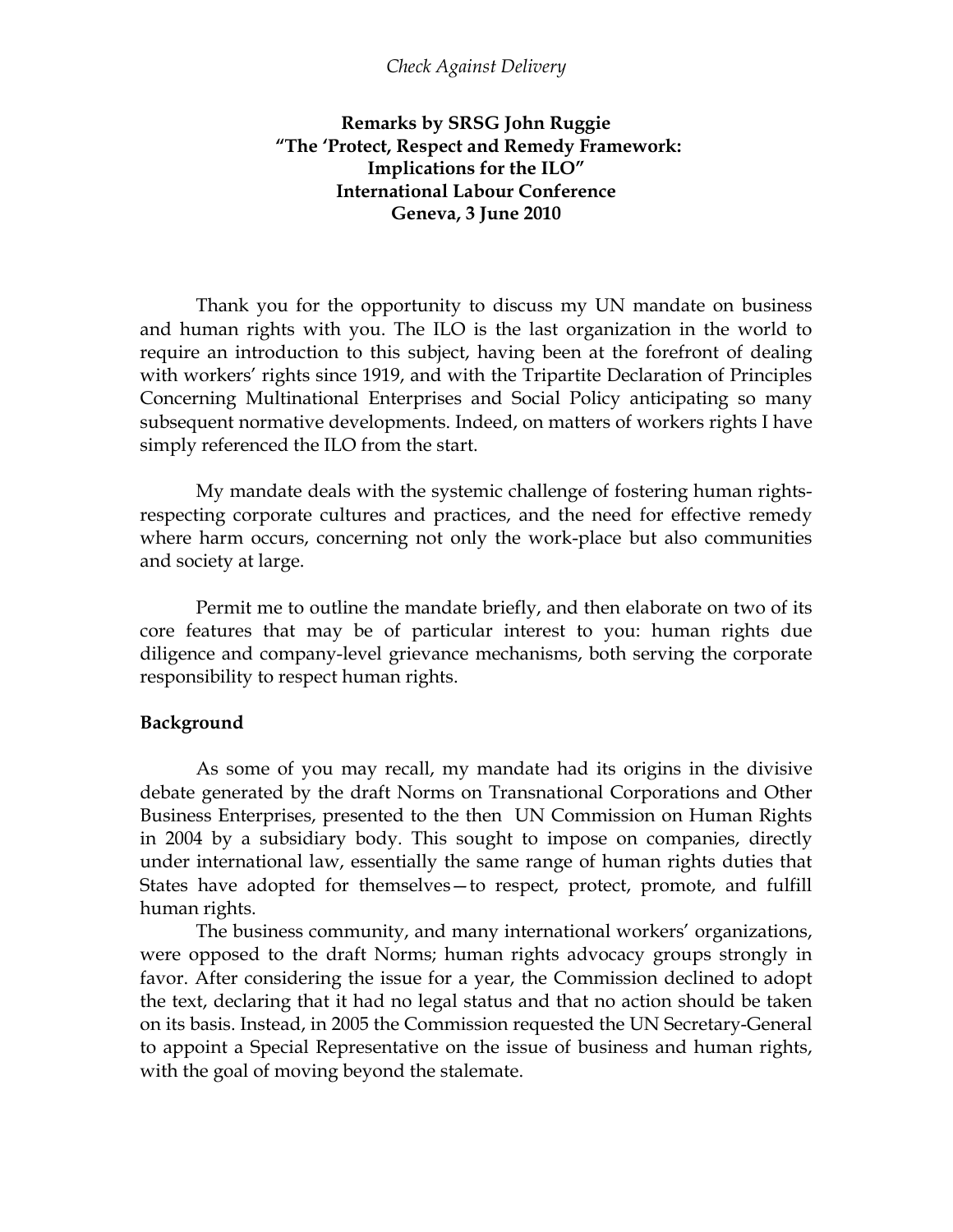#### **The Framework**

Now fast forward three years. In 2008 the Human Rights Council unanimously endorsed a conceptual and policy framework I proposed to better manage business and human rights issues. And it extended my mandate to 2011, with the task of operationalizing the framework.

The framework rests on three pillars: the State duty to protect against human rights abuses by third parties, including business, through appropriate policies, regulation, and adjudication; the corporate responsibility to respect human rights, which means to act with due diligence to avoid infringing on the rights of others; and greater access by victims to effective remedy.

So, with the understanding that the corporate responsibility to respect human rights is but one component in a wider system of preventative and remedial measures, let me elaborate upon it here.

## **The Corporate Responsibility to Respect**

The term "responsibility" to respect rather than "duty" is meant to indicate that respecting rights is not an obligation current international human rights law generally imposes directly on companies, although elements may be reflected in domestic laws, including labor law. At the international level it is a standard of expected conduct acknowledged in virtually every voluntary and soft-law instrument related to corporate responsibility, and affirmed by the Council itself when it welcomed the framework.

The corporate responsibility to respect human rights means to avoid infringing on the rights of others, and addressing adverse impacts that may occur. This responsibility exists independently of States' human rights duties. It applies to all companies in all situations. As a joint statement by the IOE, ICC and BIAC has made clear, it exists even if national laws are poorly enforced, or not at all.

The scope of a company's responsibility to respect is defined by the actual and potential human rights impacts generated through its own business activities and through its relationships with other parties—such as business partners, entities in its value chain, other non-State actors, and State agents.

Because companies can affect virtually the entire spectrum of internationally recognized rights, the corporate responsibility to respect applies to all such rights. In practice, some rights will be more relevant than others to particular industries and circumstances, and they will be the focus of attention.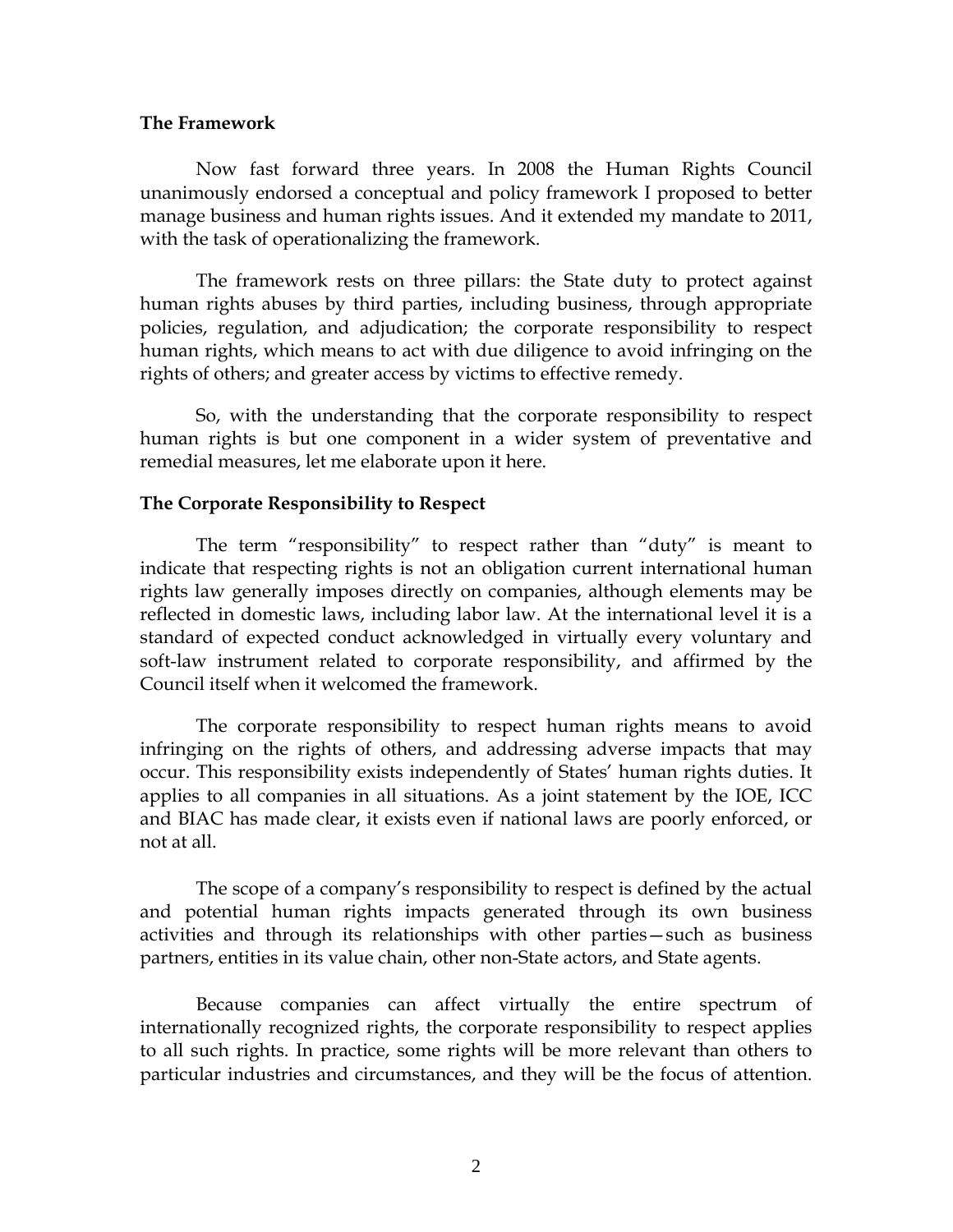But because situations may change, broader periodic assessments are necessary to ensure that no significant issue is overlooked.

## **Due Diligence**

How does a company avoid infringing on the rights of others, and address adverse impacts where they do occur? The appropriate response to managing the risks of infringing on others' rights is to exercise adequate due diligence.

Human rights due diligence is a potential game changer for companies: from "naming and shaming" to "knowing and showing."

Naming and shaming is a response by external stakeholders to the failure of companies to respect human rights. Knowing and showing is the internalization of that respect by companies themselves through human rights due diligence.

Companies routinely conduct due diligence to satisfy themselves that a contemplated transaction has no hidden risks. Starting in the 1990s, companies began to add internal controls for the ongoing management of risks to both the company and stakeholders who could be harmed by its conduct—for example, to prevent employment discrimination, comply with environmental commitments, or prevent criminal misconduct.

Drawing on the features of well-established practices and combining them with what is unique to human rights, I have laid out the basic parameters of a human rights due diligence process. Because this process is a means for companies to address their responsibility to respect human rights, it has to go beyond simply identifying and managing material risks to the company itself, to include the risks a company's activities and associated relationships may pose to the rights of affected individuals and communities.

Of course, one size does not fit all: there are 80,000 multinational corporations in the world, ten times as many subsidiaries and countless national firms, many of which are small-and-medium-sized enterprises. My aim is to provide companies with universally applicable guiding principles for meeting their responsibility to respect human rights and conducting due diligence, recognizing that the complexity of tools and the magnitude of processes they employ necessarily will vary with circumstances.

Considered in that spirit, human rights due diligence comprises four components: a statement of policy articulating the company's commitment to respect human rights; periodic assessments of actual and potential human rights impacts of company activities and relationships; the integration of these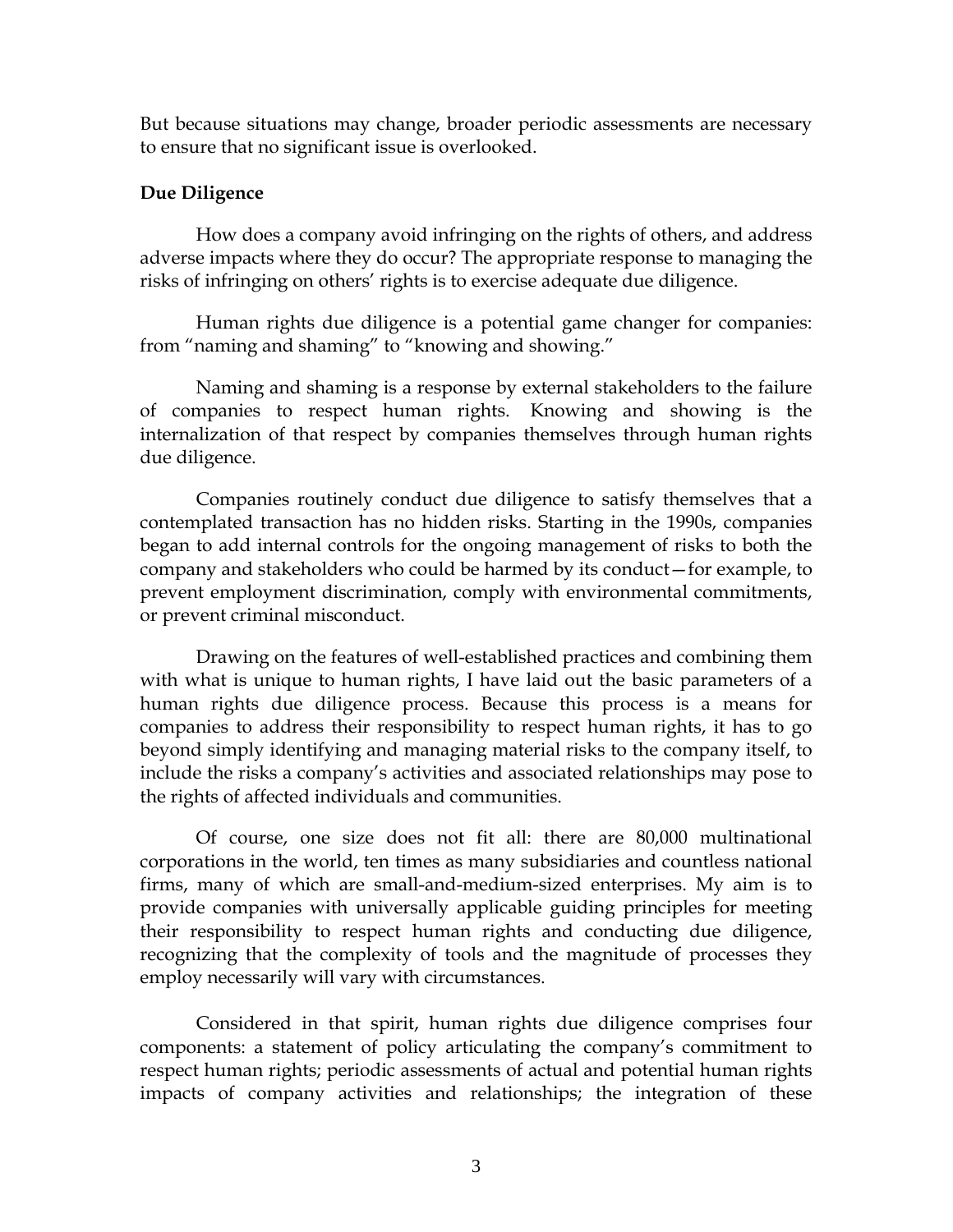commitments and human rights risk assessments into company decision-making; and tracking as well as reporting performance.

But merely having a set of components in place provides no guarantee that the system will work. Therefore, I am also developing guidance for their implementation. One example is that companies must understand that the responsibility to respect human rights is not a one-time transactional activity, but is ongoing and dynamic. Another is for companies to accept that, because human rights concern affected individuals and communities, managing human rights risks needs to involve meaningful engagement and dialogue with them. And a third is that, because a main purpose of human rights due diligence is enabling companies to demonstrate that they respect rights, a measure of transparency and accessibility to stakeholders will be required.

#### **Grievance Mechanisms**

Let me turn next to the subject of grievance mechanisms. State-based judicial and non-judicial mechanisms should form the foundation of a system of remedy for corporate-related human rights abuse. But company-level grievance mechanisms can serve two important functions.

First, they can provide a necessary feedback loop directly from those who may be negatively impacted by company activities, enabling them to raise concerns early and before they escalate. This can serve as an early warning mechanism for companies and is an essential part of their on-going due diligence to be sure they are respecting human rights.

Moreover, where complaints in fact do raise genuine harms, such mechanisms can then play an important role in enabling early remediation. Companies cannot by definition be respecting human rights unless they address their harms.

In the realm of workers' rights, the ideal scenario is that there be genuine freedom of association; legitimate and trusted unions; and good unionmanagement processes available to handle individual or collective grievances.

But we know that that is far from the reality in many places. While the full implementation of all workers' rights—including freedom of association must remain the objective, if that is not immediately possible then interim measures to mitigate harms become a priority.

However, this requires some understanding of what makes for an effective grievance mechanism. Slapping a complaints box on a wall and, in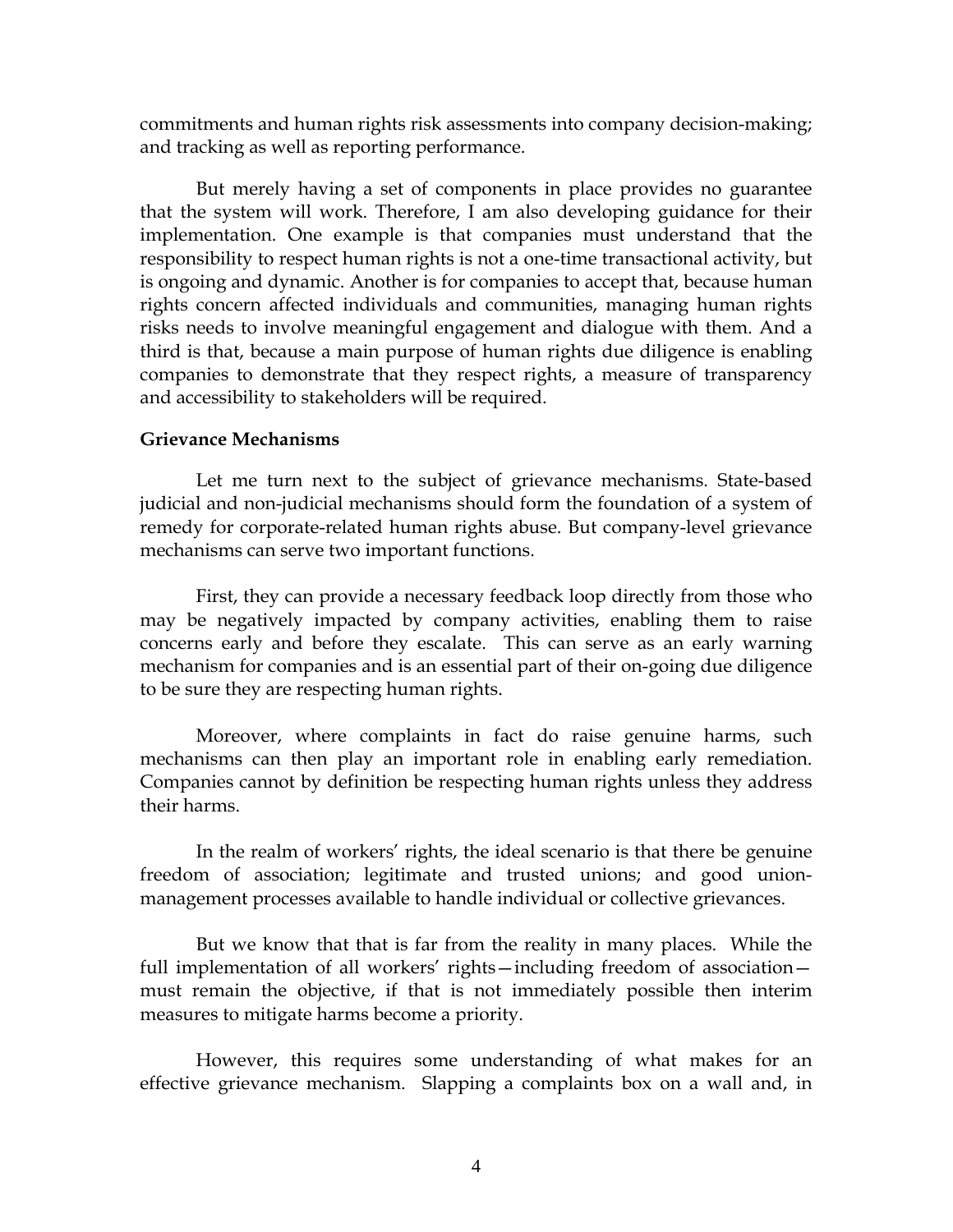effect, saying to workers or communities "you tell us the problem and we'll dictate the answer" does not meet the grade.

Therefore, the mandate ran a lengthy consultative process to identify a set of principles such mechanisms should embody in order to be effective in practice. They are legitimacy, accessibility, predictability, equitability, rightscompatibility, transparency and—for company-level mechanism—a focus on dialogue and engagement, not adjudication. These principles and related guidance points are now being piloted by five companies on five continents.

There are doubtless many ways one can realize these principles in practice, tailored to sector, country, culture and other key factors. Nor do the principles necessitate a large and burdensome process for the company. A company that is small or has small impacts can craft something quite simple. A complex company with large potential impacts will need something proportionately more sophisticated. Companies can also work collaboratively by sector or region to pool resources.

Fundamental to our approach has been that grievance mechanisms, when not themselves union-management processes, must not undermine legitimate trade unions and effective social dialogue mechanisms. However, where legitimate unions are prohibited, an effective grievance mechanism may provide a vehicle to bring concerns about this very issue onto the table for discussion.

Our work has also mapped grievance mechanisms well beyond the operational level to encompass a growing range of other formulas for providing external adjudication or conciliation/mediation. In my current report to the Human Rights Council, I highlight the role that Global Framework Agreements can play in enabling both companies and unions to increase the reach and reduce the costs of grievance mechanisms. There are valuable lessons to be gained from how the GFA dispute resolution mechanisms are working in practice, and I hope this kind of analysis might be undertaken for the benefit of wider learning and more effective processes for all.

## **Conclusion**

Let me bring these remarks to a close.

I noted at the outset that I look to the ILO for guidance on labor rights. One area where further guidance would be helpful is what has come to be known as "precarious work"—the growth in part-time and contract-based work, and its possible implications for workers' rights. This subject has been raised in